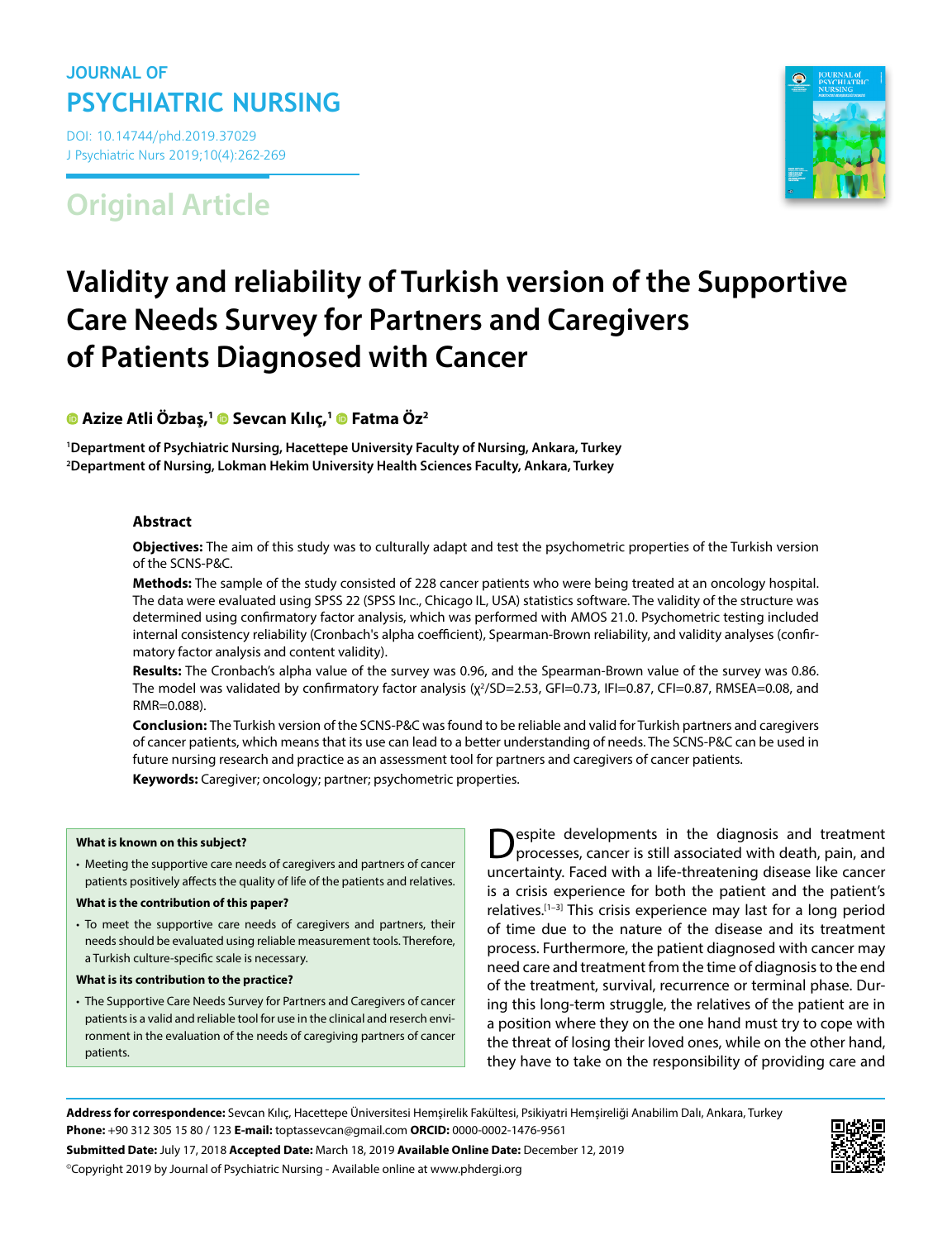support to the patients. To cope with this tough period is not always easy for the relatives of the patient and can result in phsyical, psychological and social problems.[1,4,5]

The actions related to meeting the needs of patients diagnosed with cancer and their relatives that emerge in the cancer diagnosis, during the treatment process, and after the treatment are defined as "supportive care practices". The aim of supportive care is to help patients who are diagnosed with cancer and their relatives cope with this difficult/ stressful life event. Supportive care includes healthcare practices/ services that aim to bring the quality of life of the patients and their relatives and the benefits derived from the treatment to the maximum level possible. In this sense, the framework delimiting supportive care is quite broad, extending from the pre-diagnosis stage to the treatment process, recovery period or paliative care and terminal term all the way to the grief process.[6,7] While the fulfillment of supportive care needs increases the health status of the patients and their relatives, $[8-10]$  the failure to meet these needs can decrease the patient's adaptation to the treatment process, cause physical and psychological issues, increase disability, and reduce the chance of survival, all of which would result in increased financial burden to the national healthcare system.[6,11–14]

Health systems are usually patient-centered and are organized to effectively address the diagnosis and maintain the treatment of the patient. This system, however, may neglect the needs of the relatives of the patient and thereby fail to meet the required needs.<sup>[4]</sup> Throughout the course of the cancer experience, the supportive care needs of the patients and their families should be addressed with a holistic approach, and their needs should be met in a multi-dimensional manner.<sup>[15,16]</sup> However, in almost all societies, obstacles to meeting these needs may emerge.  $[2,11,17,18]$  These problems regarding the relatives of the patient may manifest as failure to meet the information and support needs of the relatives, particularly in terms of providing for their psychological and social care.<sup>[4,8,18-21]</sup>

Supportive care needs, which can have critical effects on the health status of the patients diagnosed with cancer and their relatives, may differ based on the healthcare system, culture, technology, and time.<sup>[20,22]</sup> The fulfillment of these needs is done by developing applications specific to individuals and groups. In order to determine the existing supportive care needs and to evaluate and follow the effectiveness of the practices to fulfill these needs, a reliable, suitable and easily applicable measurement tool that is capable of measuring the supportive care needs without ignoring its multi-dimensional nature is required.[23] However, in the international literature, it can be quite clearly seen this subject, which has been a focus of interest since 2005, has not been sufficiently addressed in Turkey's body of literature. In Turkey, no measurement tool has been created based on the Turkish culture and language or adapted into Turkish to address the unmet supportive care needs of the relatives of the patients diagnosed with cancer, and there has been no study providing data in this area.

The literature shows that there are two commonly used measurement tools for determining the unmet psychosocial needs of the relatives of patients diagnosed with cancer. One of them is the Cancer Survivors' Partners Unmet Needs (CaSPUN), which is a 36-item multi-dimenstional tool that was developed by Hodgkinson et al.<sup>[24]</sup> (2007). However, this tool is specifically intended for the relatives of cancer-diagnosed patients who are at least one year post-diagnosis. The other most commonly used tool, as seen from the literature, is the Supportive Care Needs Survey—Partners and Caregivers (SCNS-P&C), developed by Girgis et al. in 2011. The SCNS-P&C is a multi-dimensional measurement tool consisting of 46 items. [25] Studies show that SCNS-P&C has many use areas.<sup>[5,19,20,26,27]</sup> As this measurement tool is more recent, better adapted to other languages and culture<sup>[2]</sup> and is able to be applied to the relatives of patients who were diagnosed with cancer for at least a six-month period,<sup>[25]</sup> it was found proper to adapt the SCNS-P&C to the Turkish language and culture. Therefore, this study aims to carry out the Turkish validity and reliability of the Supportive Care Needs Survey - Partners and Caregivers (SCNS-P&C) of patients diagnosed with cancer, which was originally developed to determine the supportive care needs of the relatives of patients diagnosed with cancer.

#### **Materials and Method**

#### **Research Setting**

The study was conducted in the Day Treatment Unit and inpatient treatment services of the oncology hospital of a university located in the province of Ankara using a cross-sectional methodological design.

#### **Research Universe and Sample**

The research universe was composed of caregiving relatives of inpatient or outpatient cancer patients presenting to the oncology hospital, where the study was conducted, between November 1, 2017 and January 1, 2018.

The sample size of the study was calculated based on the formula, "sample size  $=$  the number of items X the number of individuals", the standard method used in calculating the sample size for survey development studies. According to this calculation, the sample size was determined to be between 5-10 people for each survey item, and therefore, the study sample was calculated to be 225 people. Considering the possibility that participants may be excluded from the study due to various circumstances, such as failure to fill out all the information in data collection forms, once 235 people were reached, the data collection phase of the study was ended. A total of 7 participants were excluded from the study for failure to respond to all survey items, which resulted in the study being performed with 228 individuals.

The study inclusion criteria were that the participants be eighteen years of age and older, have been providing care for at least six months, be literate in order to read and answer the survey items, and voluntarily agree to participate in the study.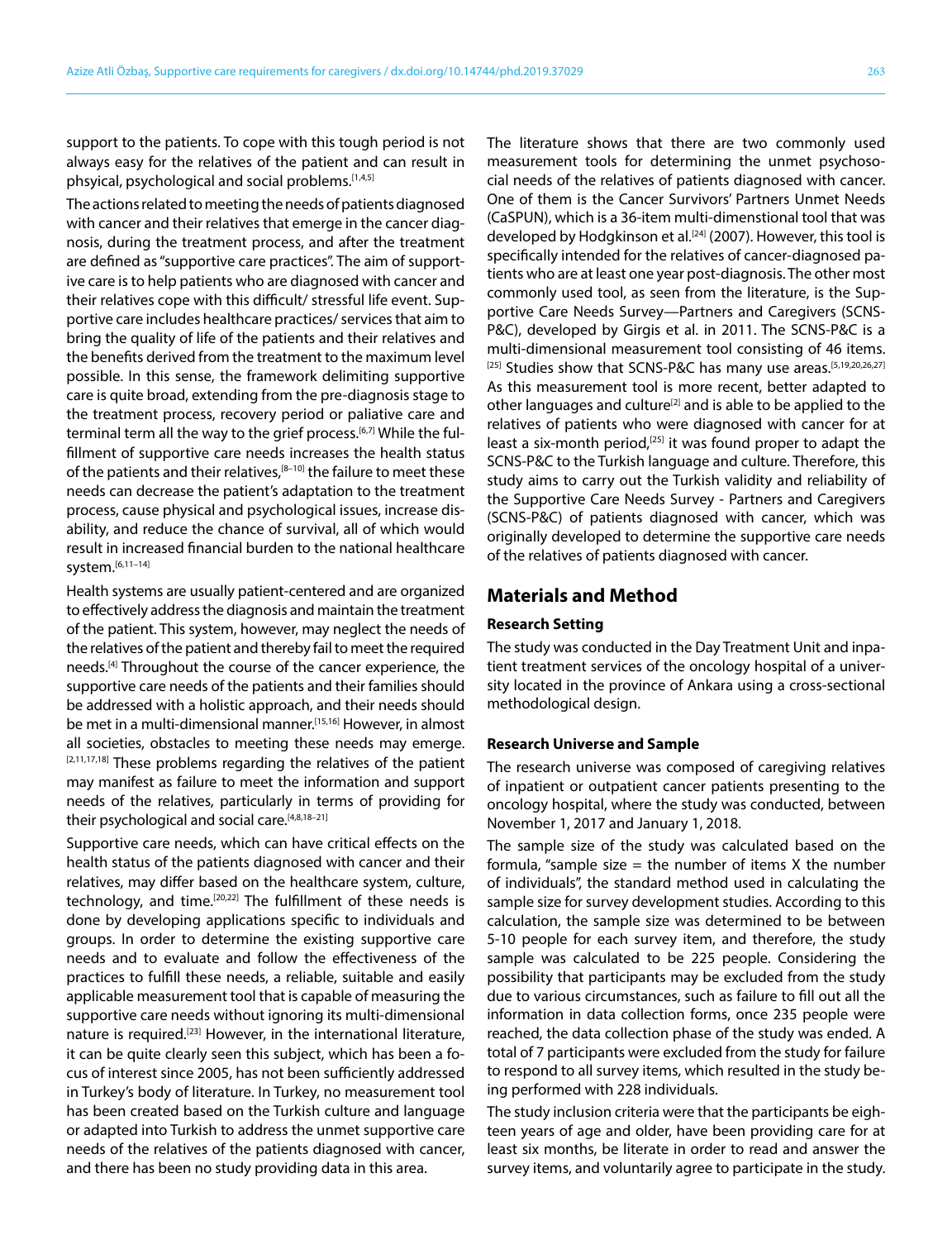The data for this study were collected using a socio-demographic data form that was prepared in accordance with the literature and the Turkish version of the SCNS-P&C.

The Participant Socio-demographic data form included questions on the particpants' age, sex, economic status, number of children, if any, employment status, and duration of caregiving period.

The SCNS-P&C Survey was developed by Girgis et al.<sup>[25]</sup> in 2011 in order to evaluate the supportive care needs of caregivers and partners of patients diagnosed with cancer in a multidimensional way. The survey evaluates the caregivers' needs through a five-point Likert-type scale featuring four sub-dimensions. Each item of the survey is scored between 1 and 5 points, with 1 indicating "I do not need any help" and 5 indicating "I need a high level of help". Evaluation of the responses is based on calculation of the mean score of the items arranged under each sub-dimension, where higher scores indicating higher supportive care needs. The survey sub-dimensions and their respective items were as follows: health care needs (7, 8, 9, 10, 11, 12, 13, 14, 16, 17) psychological and emotional support (31, 32, 33, 34, 35, 36, 37, 38, 39, 40, 41, 42, 43, 44), work and social needs (21, 22, 26, 27, 28, 29, 30), and information need (1, 2, 3, 4, 5, 6, 23). Each of the survey items is independently evaluated. The Cronbach's alpha value of the original version of the survey ranges between 0.86-0.96 for each sub-dimension.

#### **Research Application**

The data were collected through the self-report method. The participants were left alone without their patients in a quiet environment while they completed the data collection forms. Each form took approximately 20 minutes to complete.

#### **Ethical Considerations**

This study was approved by the Ethical Commission of Hacettepe University (2016 / 35853172/431-2704 numbered). The standards of good clincal practice and ethical principles for human research, as specified in the Helsinki Declaration and its subsequent revisions, were always maintained throughout the course of the study.

#### **Data Analysis**

Statistical analyses of the data were conducted using the SPSS version 22.0 software program. Mean, frequency, and percentage were calculated as descriptive statistics in the evaluation of descriptive characteristics and survey scores.

#### **Adaptation Phases of the SCNS-P&C Survey**

To receive required permissions for the Turkish validity and reliability analysis of the survey, the original survey author was contacted via e-mail and his permission was granted. All study phases were carried out through the communication and exchange of ideas with the same person.

#### **The SCNS-P&C Validity Study**

#### *Language Validity*

The Turkish translation of the survey was conducted by three experts (one specialist in English language literature, two experts in psychiatric nursing). The three translations were evaluated together with an expert from the field to create the Turkish version of the survey. This Turkish version was sent to a faculty member from the Department of Turkish Language Literature of a university for evaluation of the Turkish language structure, and the final form of the Turkish version was completed in line with the suggestions made by this faculty member.

#### *Content Validity*

To confirm the content validity of the SCNS-P&C Survey, the expert opinions of 10 psychiatric nurses were taken. These experts evaluated the survey items using the four-type likert method to confirm whether they were relevent to the subject and understandable. Waltz and Bausell's content validity index<sup>[28]</sup> (1983) was used for content validity. After the content validity, the compatibility of the expert opinions was evaluated through the Content Validity Index.

#### *Structure Validity*

Confirmatory factor analysis (CFA) was used to determine whether the items and sub-dimensions explained the specific structure of the survey. At this phase, all survey questions were first included in the analysis before calculating the model goodness of fit values. The SPSS AMOS Graphics 16 program was used for the CFA.

#### **The SCNS-P&C Reliability Study**

At this phase, in order to determine the internal consistency reliability of the SCNS-P&C Survey, Cronbach's alpha internal consistency coefficient, item analyses, and split-half metholology were used.<sup>[29]</sup> The Cronbach's alpha coefficient was greater than or equal to 0.70 for the overall internal consistency of the survey and its sub-dimensions. In this study, the split-half process was applied as "the first half-the second half", and the "adjusted results with the Spearman-brown formula" were taken into consideration. A split-half reliability coefficient criteria of at least 0.70 was accepted for internal consistency. A p value <.05 was accepted as the significance level for all statistical tests.

#### **Results**

The mean age of the participants was 52.16 (SD=10.91), the mean caregiving period was 1.99 (SD=2.34) years, and the mean daily caregiving hours were 11.55 (SD=10.32) hours. Other variables related to the caregiving partners are presented in Table 1.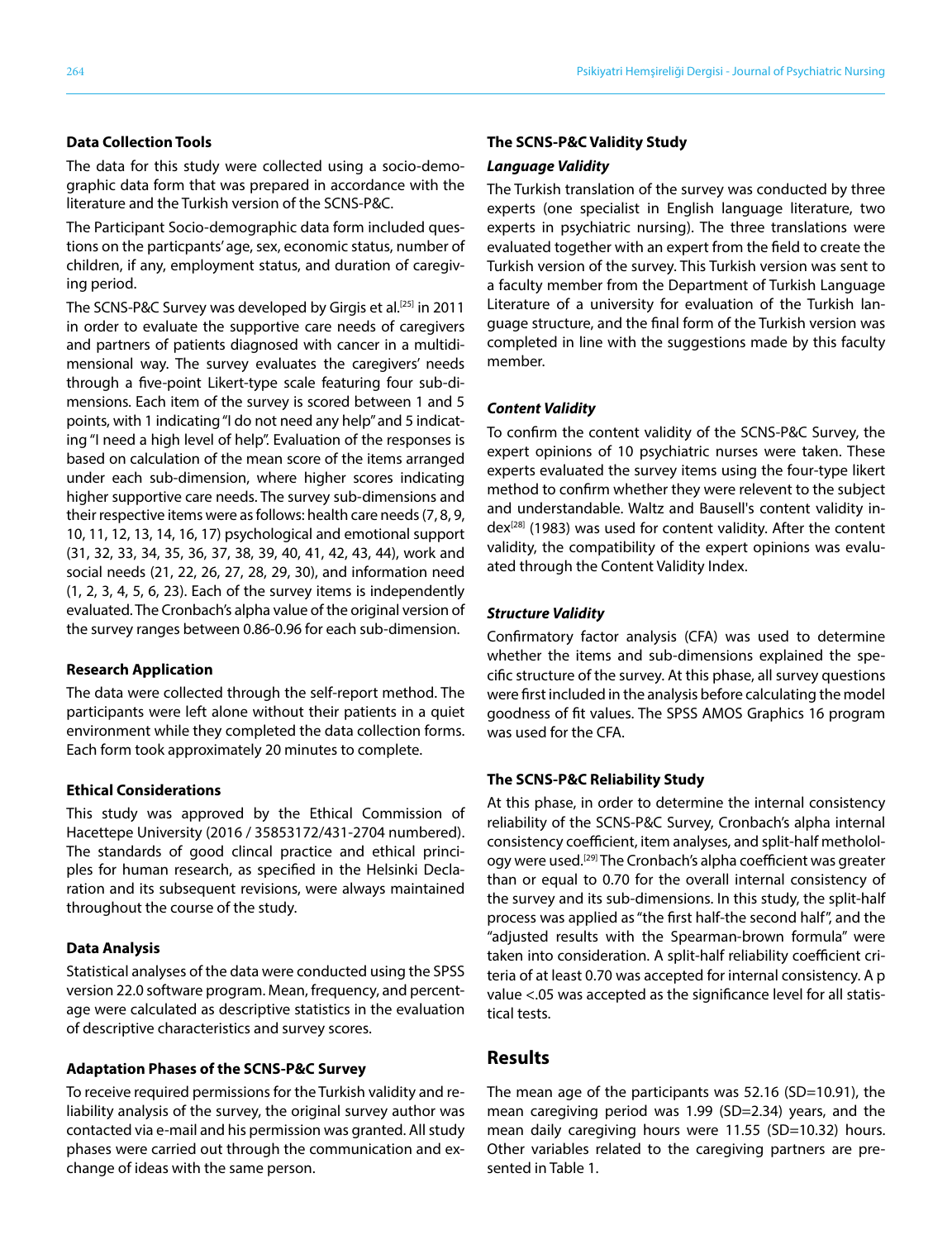#### **Table 1. Participant variables**

|                                    | n   | %    |
|------------------------------------|-----|------|
| Sex                                |     |      |
| Female                             | 139 | 61.0 |
| Male                               | 89  | 39.0 |
| Education                          |     |      |
| Secondary education                | 62  | 27.2 |
| High-school                        | 106 | 46.5 |
| University                         | 60  | 26.3 |
| Have children                      |     |      |
| Yes                                | 196 | 86.0 |
| No                                 | 32  | 14.0 |
| <b>Employment status</b>           |     |      |
| Employed                           | 73  | 32.0 |
| Unemployed                         | 89  | 39.0 |
| Retired                            | 66  | 28.9 |
| Income status                      |     |      |
| Income is less than expenses       | 49  | 21.5 |
| Income is equal to expenses        | 146 | 64.0 |
| Income is greater than expenses    | 33  | 14.5 |
| Have a physical disease            |     |      |
| Yes                                | 79  | 34.6 |
| <b>No</b>                          | 149 | 65.4 |
| Diagnosis of the patient cared for |     |      |
| Gastrointestinal system cancer     | 85  | 37.3 |
| Breast cancer                      | 35  | 15.4 |
| Genitourinary cancer               | 28  | 12.3 |
| Hematological cancer               | 34  | 14.9 |
| <b>Brain cancer</b>                | 11  | 4.8  |
| Lung cancer                        | 17  | 7.5  |
| Skin cancer                        | 9   | 3.9  |
| Unanswered                         | 9   | 3.9  |

#### **The Validity Findings of the SCNS-P&C Survey**

In the content validity study of the survey, expert opinions were evaluated using the content validity index (CVI). The CVI value of the survey was found to be 0.80 at the  $\alpha$ =0.05 significance level.

In the structure validity study of the survey, the confirmatory factor analysis (CFA) was used. At this phase, all survey questions were first included in the analysis before calculating the model goodness of fit values.<sup>[30]</sup> In examining the general values calculated for the first model, it was seen that the established model did not fit. In the first phase, the factor load values were checked to determine whether there was an item responsible for the incompatibility of the model. Since there were no value less than 0.5 that would have required it to be removed from the model, modification indices were examined to improve the goodness of the model. Here, the analyses were performed using the covariance values. Among the items included in the same sub-dimension, for those with higher covariances (greater than or equal to 10), two-way co-

## **Table 2. Test statistics used for the model fitness**

| <b>Fit indices</b> | Goodness-of-Fit<br>Index      | <b>Values obtained</b><br>in the model |
|--------------------|-------------------------------|----------------------------------------|
| CMIN/DF            | $4 < X^2/d < 5$ ;             | 2.530                                  |
| RMSEA              | $0.05 <$ RMSEA<0.08           | 0.082                                  |
| GFI                | 0.90 < GFI < 0.95             | 0.732                                  |
| <b>CFI</b>         | 0.95 ≤ CFI ≤ 0.97             | 0.871                                  |
| IFI                | IFI is better the closer to 1 | 0.872                                  |
| <b>RFI</b>         | $0.90$ ≤ RFI ≤1               | 0.785                                  |
| <b>RMR</b>         | RMR is better the closer to 0 | 0.088                                  |

variance marking was done, and the model was re-run. In the end, the model was improved without needing to exclude any items, and the values shown on Table 2 were obtained. The final model structure is given in Figure 1.

In examining the structural validity of the survey, it was found that the four-factor model showed acceptable fit (Chi-square/ df=2.530. p=0.00; RMSEA=0.082; GFI=0.732; CFI=0.871;



**Figure 1.** Factor structure of the scale of supportive care needs survey for spouses and caregivers of patients diagnosed with cancer and correlation of each item with total score.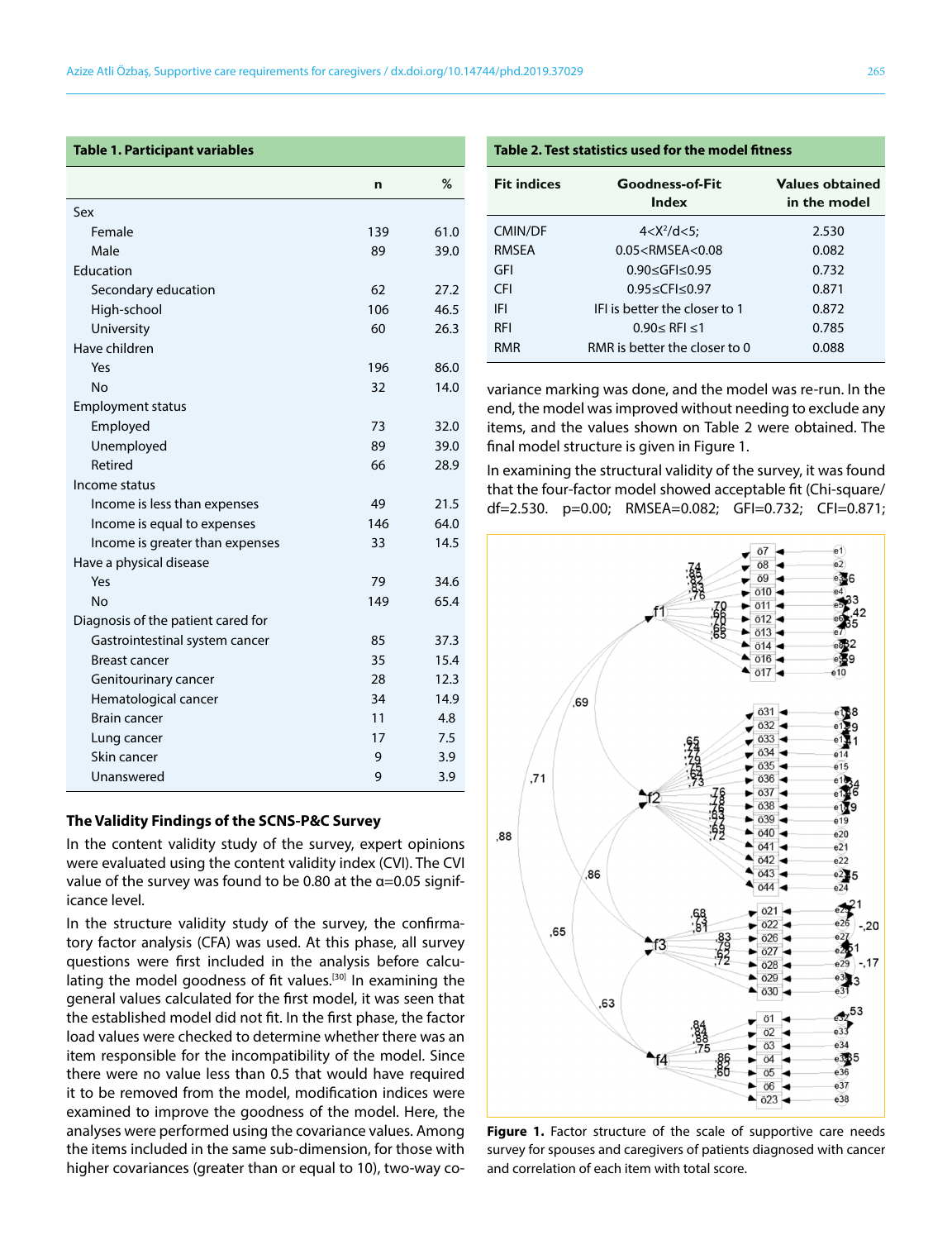| <b>Sub-dimension</b>                | Cronbach's alpha values | <b>Spearman-Brown values</b> | <b>Guttman-split half values</b> |
|-------------------------------------|-------------------------|------------------------------|----------------------------------|
| Need of healthcare services         | 0.947                   | 0.863                        | 0.854                            |
| Psychological and emotional support | 0.935                   | 0.904                        | 0.904                            |
| Work and social needs               | 0.908                   | 0.912                        | 0.809                            |
| Information need                    | 0.872                   | 0.853                        | 0.825                            |
| <b>Total</b>                        | 0.964                   | 0.865                        | 0.863                            |

**Table 3. The findings of the reliability analysis for the Supportive Care Needs Survey for Partners and Caregivers of Patients Diagnosed with Cancer**

IFI=0.872; RFI=0.785; RMR=0.088). The study findings indicated that the fit values of the adapted survey were acceptable<sup>[30]</sup> (Table 2). The confirmatory factor analysis model factor loads of the Turkish version of the SCNS-P&C are presented in Figure 1.

#### **The Reliability Findings of the SCNS-P&C**

From the statistical analysis conducted, the Cronbach's alpha internal consistency coefficient of the survey was found to be 0.947; in other words, it was highly reliable.<sup>[31]</sup> The Cronbach's alpha coefficients calculated for each sub-factor are shown in Table 3. In examining the Cronbach's alpha values of the subdimensions, it can be seen that these values were all higher than 0.87. The correlation between the two halves of the SCNS-P&C was determined to be 0.86, with the Cronbach's alpha coefficient of the first-half (22 items) being 0.93 and 0.91 for the second-half (22 items). The Spearman-Brown coefficient was found to be 0.86, while the Gutmann Split-Half coefficient was found to be 0.86 (see Table 3). Taking these findings into consideration, it can be stated that the survey has high reliability. In looking at Table 4, it is observed that the itemtotal correlation of the SCNS-P&C ranges between 0.412 and 0.732. Considering that the items with item-total correlations higher than or equal to 0.30 differentiate individuals very well in terms of their measurable specifications,<sup>[32]</sup> the item-total correlation of the survey was determined to be sufficient.

#### **Discussion**

Supportive care needs, which have critically significant effects on the health status of patients diagnosed with cancer and their families, are multi-dimensional and variable. Identifying and monitoring these needs – the cornerstone in the fight against cancer – improving resources, and re-planning services are extremely important for planning and maintaining healthcare services. However, there is no measurement tool to evaluate the Turkish health system in this way. The Turkish adaptation of the SCNS-P&C will evaluate the supportive care needs of cancer patients and serve as an updated, reliable and acceptable measurement tool for meeting this requirement.

Since there is no other Turkish measurement tool that fulfills the objective of the SCNS-P&C, another measurement tool could not be used in the Turkish reliability study of the survey. The translations and analyses done to provide the language equivalence of the survey indicated that the Turkish version of the SCNS-P&C is understandable and applicable to the Turkish population. As a result of the analysis, the survey's four-factor structure was verified using the confirmatory factor analysis. The higher the value, the higher the fit of the model.<sup>[29,30,33]</sup> In the study conducted, the Chi-square test value for the model fitness was high (Chi-square/df=2.530. p=0.00). Furthermore, the value of the root mean square error of approximation (RMSEA) was found to be 0.082 and acceptable. The values of other fit indices were as follows: GFI=0.732. CFI=0.871. IFI=0.872. RFI=0.785. RMR=0.088. However, there is no consensus on which of the fit indices are accepted as the standard.[30] Results of the confirmatory factor analysis conducted using this information showed that the factor structure of the Turkish version of the SCNS-P&C fit with the structure of the original version. In the validity and reliability study conducted by Sklenarova et al.<sup>[27]</sup> (2015) for the German version of the survey, item 18 (Accessing information about possible fertility problems of the patient with cancer) was deleted after finding that it had a ceiling effect, and item 29 (Talking to other people who have cared for patients diagnosed with cancer) was excluded from the survey, because it was unable to be attributed to any factor. The items that were not loaded to the factor (15, 18, 19, 20, 24, 25, 45) in the original version were preserved; the factor loads of these items were high in the present study, and the author of the original survey also suggested that these items be retained; however, items 15, 18, 19, 20, 24, 25, 45 were not loaded to any factors in the Turkish version, as was the case for the original version of the survey, yet they were not excluded from the survey.

In the study, the Cronbach's alpha coefficients were found to be quite high, being 0.96 for the total survey, 0.94 for the subdimension of health care sevices, 0.93 for the sub-dimension of psychological and emotional support, 0.90 for the sub- -dimension of work and social needs, and 0.87 for the sub- -dimension of information need. Moreover, in the semi-test reliability analysis, the Spearman-Brown coefficient and the Guttman Split-Half coefficient were found to be at high levels. These results indicate that the survey has acceptable internal consistency and reliability.<sup>[32]</sup> These values were higher than those reported for the German validity and reliability values of the survey  $(0.76-0.95)^{[2]}$  and similar to the those of the original version.<sup>[25]</sup> From the results of the item analysis con-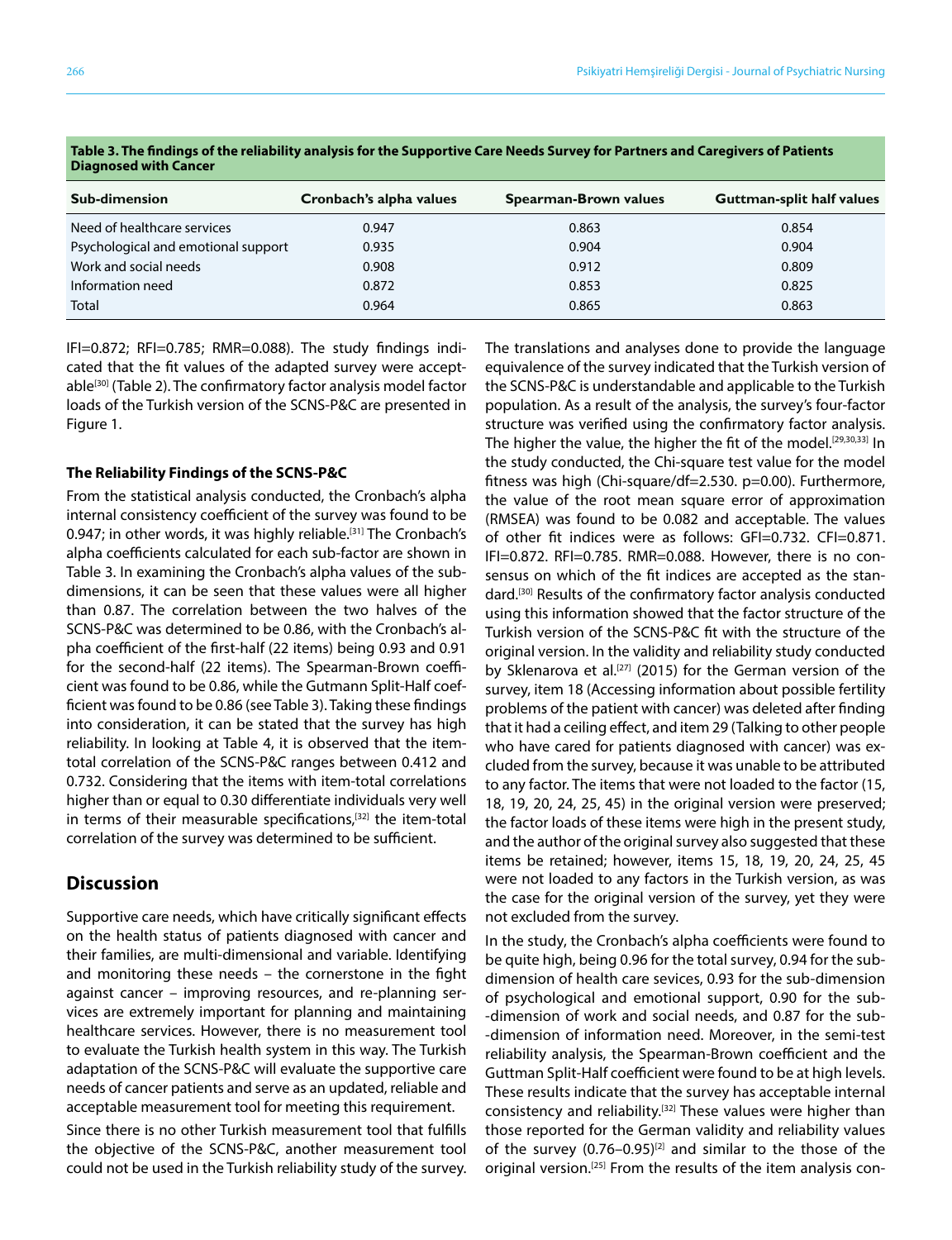#### **Table 4. The item-total correlation analysis for the Supportive Care Needs Survey for the Partners and Caregivers of Patients Diagnosed with Cancer**

|                                                                                                                                                                     | <b>Item-Total</b>   |
|---------------------------------------------------------------------------------------------------------------------------------------------------------------------|---------------------|
| <b>Items</b>                                                                                                                                                        | Correlation (n=228) |
| 1. Access to information that suits your needs as a caregiver/partner                                                                                               | .706                |
| 2. Access to the information regarding the course or the possible outcomes of the disease of the individual                                                         | .692                |
| diagnosed with cancer                                                                                                                                               |                     |
| 3. Access to the information regarding the supportive services available to the caregivers/partners of<br>individuals diagnosed with cancer                         | .728                |
| 4. Access to the information on alternative therapies                                                                                                               | .622                |
| 5. Access to the information about what may be the possible physical needs of the individual diagnosed with cancer                                                  | .690                |
| 6. Access to the information on side effects and benefits of the treatments                                                                                         | .661                |
| 7. Providing the best medical care to the individual diagnosed with cancer                                                                                          | .651                |
| 8. Access to local healthcare services when needed                                                                                                                  | .706                |
| 9. Being involved with the medical team responsible for the care of the individual diagnosed with cancer                                                            | .705                |
| 10. Having opportunities to discuss your concerns with the doctor                                                                                                   | .723                |
| 11. Feeling confident that all the doctors are talking to each other to coordinate the care of the individual with cancer                                           | .653                |
| 12. Ensuring the presence of a steady case manager to coordinate services for the individual with cancer                                                            | .638                |
| 13. Ensuring that complaints regarding the care of the individual diagnosed with cancer are addressed<br>to the right person or party                               | .623                |
| 14. Reducing stress in the life of the individual diagnosed with cancer                                                                                             | .670                |
| 16. Provide sufficient pain control for the individual diagnosed with cancer                                                                                        | .704                |
| 17. Addressing fears about the physical or mental deterioration of the individual diagnosed with cancer                                                             | .730                |
| 18. Access to information about possible fertility problems of the individual diagnosed with cancer                                                                 | .578                |
| 19. Practical care of the individual diagnosed with cancer, such as taking showers, changing clothes<br>or giving medication                                        | .614                |
| 20. Finding more hospital parking spaces reserved for the disabled                                                                                                  | .412                |
| 21. Adaptation to the changes in the working life or in the daily life of an individual diagnosed with cancer                                                       | .673                |
| 22. The effect of providing care to the individual diagnosed with cancer on your own working life or daily life                                                     | .661                |
| 23. Obtaining information on the government support and financial support available for the individual<br>diagnosed with cancer and for yourself                    | .683                |
| 24. Obtaining life and/ or travel insurance for the individual diagnosed with cancer                                                                                | .641                |
| 25. Access to legal services                                                                                                                                        | .730                |
| 26. Communication with the person for whom you provide care                                                                                                         | .650                |
| 27. Communication with the family                                                                                                                                   | .688                |
| 28. Receive more family support                                                                                                                                     | .683                |
| 29. Talk to other people who provide care to an individual diagnosed with cancer                                                                                    | .579                |
| 30. Overcoming the issue of cancer at work or in social settings                                                                                                    | .697                |
| 31. Managing the anxiety over cancer recurrence                                                                                                                     | .596                |
| 32. The effect of cancer in your relation with the individual diagnosed with cancer                                                                                 | .675                |
| 33. Understanding the cancer patient's experience                                                                                                                   | .732                |
| 34. Balancing your own and patient's needs                                                                                                                          | .727                |
| 35. Adjusting to changes in the body of the cancer patient                                                                                                          | .658                |
| 36. Addressing problems with sex life                                                                                                                               | .608                |
| 37. Receiving emotional support for yourself                                                                                                                        | .643                |
| 38. Receiving emotional support for loved ones                                                                                                                      | .667                |
| 39. Working through your feelings about death and dying                                                                                                             | .697                |
| 40. Continuing the relationship with the people who do not understand the effect that providing care to an<br>individual diagnosed with cancer has on your own life | .672                |
| 41. Dealing with cancer when the healing process of the individual is not what you expect                                                                           | .724                |
| 42. Making decision about your own life in the context of uncertainty                                                                                               | .686                |
| 43. Discovering your own spiritual beliefs                                                                                                                          | .642                |
| 44. Finding meaning in the individual's cancer illness                                                                                                              | .661                |
| 45. Having opportunities to participate in decision making regarding the treatment of the individuals<br>diagnosed with cancer                                      | .568                |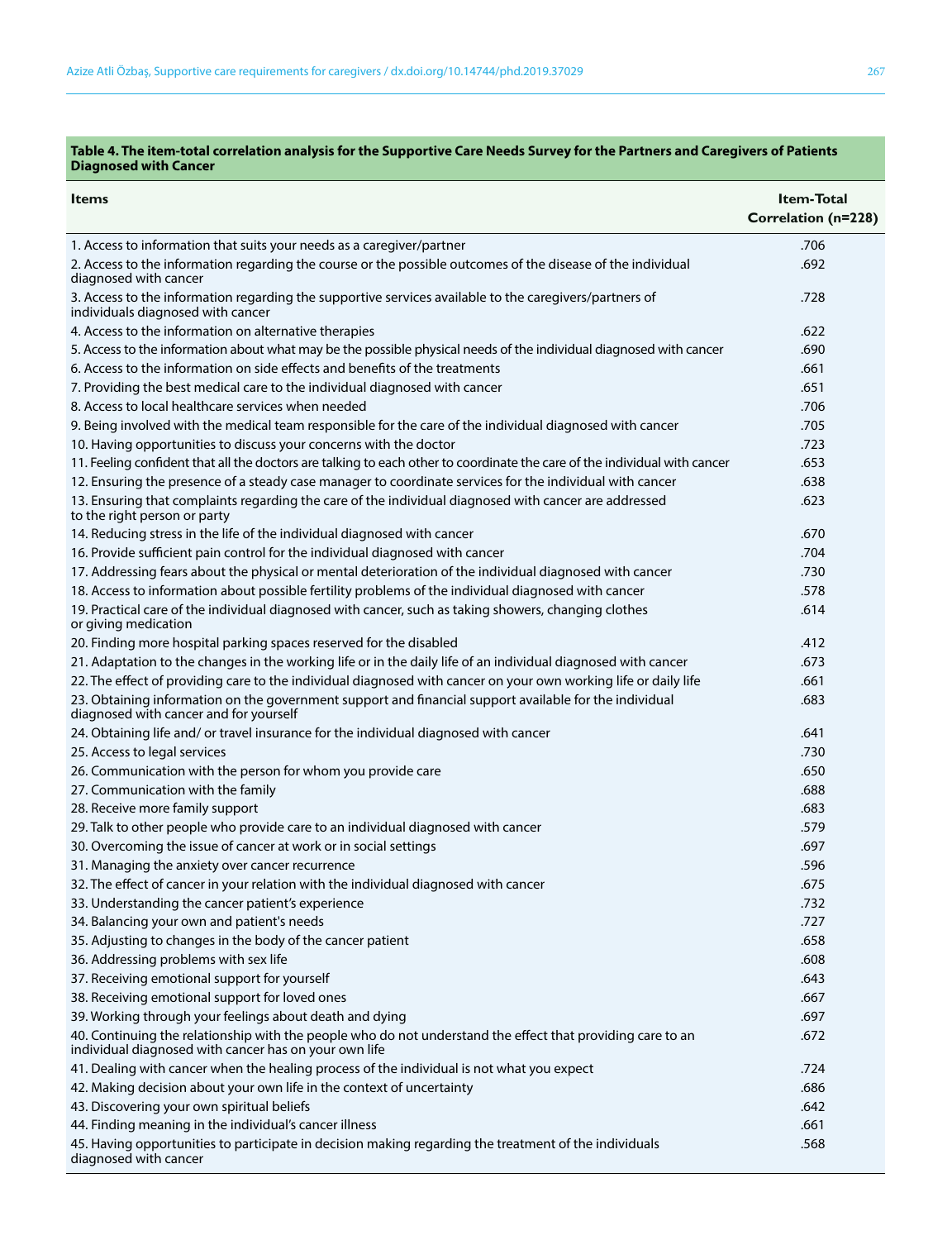ducted to determine the internal consistency of the survey, since there was no item with a total correlation lower than 0.30, no item was excluded from the survey, and the item-total correlations of the survey items were found to be at an acceptable level.

### **Conclusion**

It was determined that the Turkish version of the Supportive Care Needs Survey for the Partners and Caregivers of Patients Diagnosed with Cancer is a valid and reliable survey for evaluating the needs of the partners who provide care for patients diagnosed with cancer, and thereby is a valid and reliable tool for use in the clinical and research environment. It is suggested that a broader sample group be used in future studies.

**Conflict of interest:** There are no relevant conflicts of interest to disclose.

**Peer-review:** Externally peer-reviewed.

**Authorship contributions:** Concept – A.A.Ö.; Design – A.A.Ö., S.K.; Supervision – A.A.Ö., S.K., F.Ö.; Materials – A.A.Ö., S.K.; Data collection &/or processing – S.K.; Analysis and/or interpretation – A.A.Ö., S.K.; Literature search – A.A.Ö., S.K.; Writing – A.A.Ö., S.K., F.Ö.; Critical review – A.A.Ö., S.K., F.Ö.

## **References**

- 1. Haun MW, Sklenarova H, Villalobos M, Thomas M, Brechtel A, Löwe B, et al. Depression, anxiety and disease-related distress in couples affected by advanced lung cancer. Lung Cancer 2014;86:274–80.
- 2. Sklenarova H, Krümpelmann A, Haun MW, Friederich HC, Huber J, Thomas M, et al. When do we need to care about the caregiver? Supportive care needs, anxiety, and depression among informal caregivers of patients with cancer and cancer survivors. Cancer 2015;121:1513–9.
- 3. Öz F. Psychosocial Nursing in Cancer. Turkiye Klinikleri J Intern Med Nurs-Special Topics 2015;1:46–52.
- 4. Lund L, Ross L, Petersen MA, Groenvold M. The interaction between informal cancer caregivers and health care professionals: a survey of caregivers' experiences of problems and unmet needs. Support Care Cancer 2015;23:1719–33.
- 5. Chen SC, Chiou SC, Yu CJ, Lee YH, Liao WY, Hsieh PY, et al. The unmet supportive care needs-what advanced lung cancer patients' caregivers need and related factors. Support Care Cancer 2016;24:2999–3009.
- 6. Kocaman Yıldırım N, Kaçmaz N, Özkan M. Unmet Care Needs in Advanced Stage Cancer Patients. J Psy Nurs 2013;4:153–158.
- 7. Lambert S, Bellamy T, Girgis A. Routine assessment of unmet needs in individuals with advanced cancer and their caregivers: A qualitative study of the palliative care needs assessment tool (PC-NAT). J Psychosoc Oncol 2018;36:82–96.
- 8. Oberoi DV, White V, Jefford M, Giles GG, Bolton D, Davis I, et al. Caregivers' information needs and their 'experiences of care' during treatment are associated with elevated anxiety and depression: a cross-sectional study of the caregivers of renal

cancer survivors. Support Care Cancer 2016;24:4177–86.

- 9. Shaw JM, Young JM, Butow PN, Badgery-Parker T, Durcinoska I, Harrison JD, et al. Improving psychosocial outcomes for caregivers of people with poor prognosis gastrointestinal cancers: a randomized controlled trial (Family Connect). Support Care Cancer 2016;24:585–95.
- 10. Aubin M, Vézina L, Verreault R, Simard S, Desbiens JF, Tremblay L, et alEffectiveness of an intervention to improve supportive care for family caregivers of patients with lung cancer: study protocol for a randomized controlled trial. Trials 2017;18:304.
- 11. Schulte F. Biologic, psychological, and social health needs in cancer care: how far have we come? Curr Oncol 2014;21:161–2.
- 12. Zebrack BJ, Block R, Hayes-Lattin B, Embry L, Aguilar C, Meeske KA, et al. Psychosocial service use and unmet need among recently diagnosed adolescent and young adult cancer patients. Cancer 2013;119:201–14.
- 13. Zebrack BJ, Corbett V, Embry L, Aguilar C, Meeske KA, Hayes-Lattin B, et al. Psychological distress and unsatisfied need for psychosocial support in adolescent and young adult cancer patients during the first year following diagnosis. Psychooncology 2014;23:1267–75.
- 14. Lambert SD, Girgis A. Unmet supportive care needs among informal caregivers of patients with cancer: Opportunities and challenges in informing the development of interventions. Asia Pac J Oncol Nurs 2017;4:136–9.
- 15. Kauffmann R, Bitz C, Clark K, Loscalzo M, Kruper L, Vito C. Addressing psychosocial needs of partners of breast cancer patients: a pilot program using social workers to improve communication and psychosocial support. Support Care Cancer 2016;24):61–5.
- 16. Mitchell G, Girgis A, Jiwa M, Sibbritt D, Burridge L. Caregiver Needs Toolkit versus usual care in the management of the needs of caregivers of patients with advanced cancer: a randomized controlled trial. Trials 2010;11:115.
- 17. Miyashita M, Ohno S, Kataoka A, Tokunaga E, Masuda N, Shien T, et al. Unmet Information Needs and Quality of Life in Young Breast Cancer Survivors in Japan. Cancer Nurs 2015;38:E1–11.
- 18. Armoogum J, Richardson A, Armes J. A survey of the supportive care needs of informal caregivers of adult bone marrow transplant patients. Support Care Cancer 2013;21:977–86.
- 19. Chambers SK, Girgis A, Occhipinti S, Hutchison S, Turner J, Morris B, et al. Psychological distress and unmet supportive care needs in cancer patients and carers who contact cancer helplines. Eur J Cancer Care (Engl) 2012;21:213–23.
- 20. Butow PN, Price MA, Bell ML, Webb PM, deFazio A, Friedlander M; Australian Ovarian Cancer Study Group; Australian Ovarian Cancer Study Quality Of Life Study Investigators. Caring for women with ovarian cancer in the last year of life: a longitudinal study of caregiver quality of life, distress and unmet needs. Gynecol Oncol 2014;132:690–7.
- 21. Janda M, Steginga S, Dunn J, Langbecker D, Walker D, Eakin E. Unmet supportive care needs and interest in services among patients with a brain tumour and their carers. Patient Educ Couns 2008;71:251–8.
- 22. Effendy C, Vissers K, Osse BH, Tejawinata S, Vernooij-Dassen